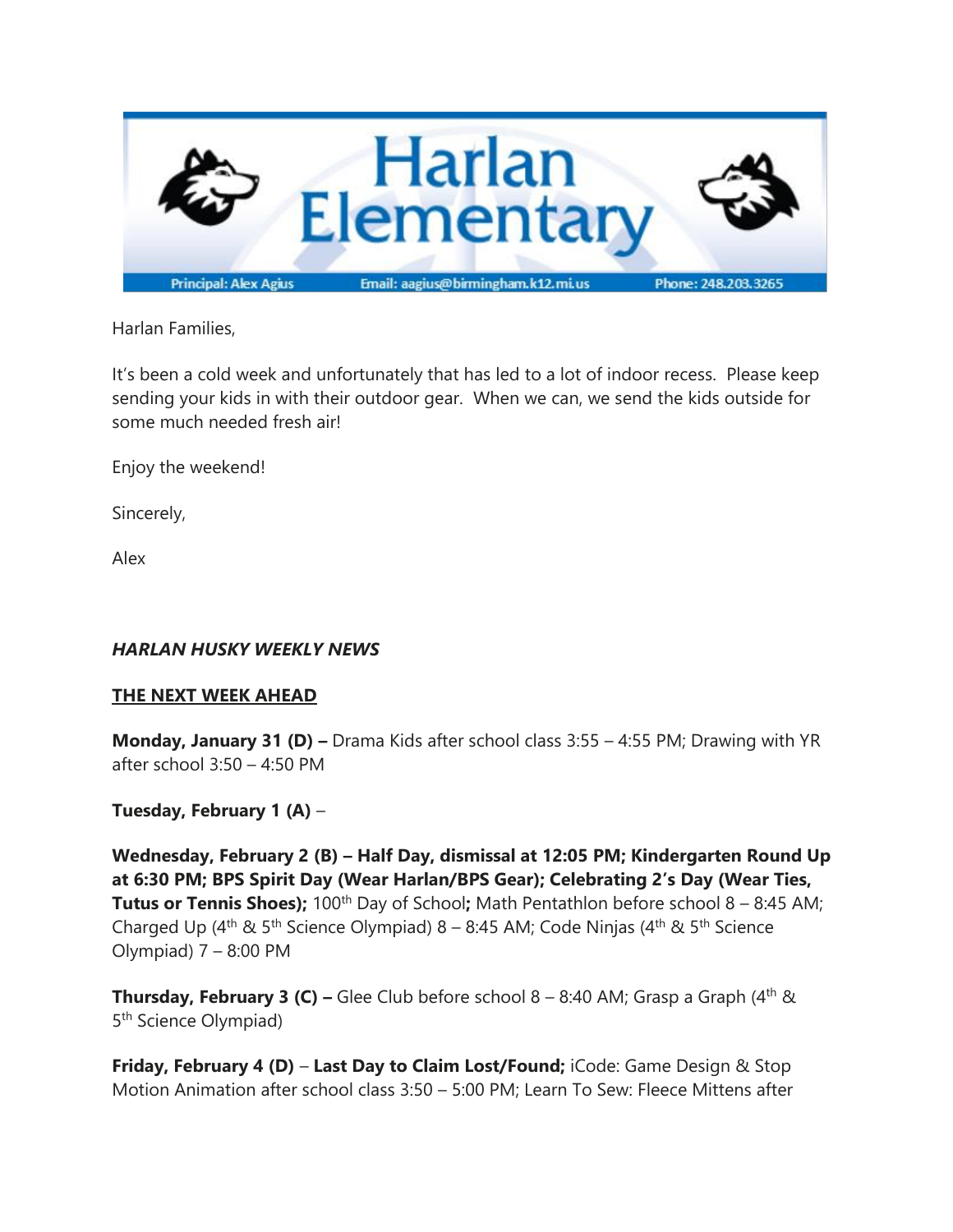school 3:50 – 5:20 PM; Crash Car Eggspert  $(4^{th} \& 5^{th}$  Science Olympiad)  $4 - 5:00$  PM; Weather or Not ( $4<sup>th</sup>$  &  $5<sup>th</sup>$  Science Olympiad) 4 – 5:15 PM

# **KINDERGARTEN ROUND-UP – SCHOOL YEAR 2022/23**

We are getting ready for Kindergarten 2022-23! Please forward this to your neighbors who have a kindergarten-aged child! Our Kindergarten Round up is scheduled for Wednesday, February 2nd at 6:30pm at Harlan Elementary School. The parent-only evening will consist of an introduction to kindergarten, an explanation of the registration process and requirements, and a classroom visit, plus plenty of time for questions and discussion. The on-line registration process for school begins right after Round-Up. Please fill out the information in the link below to RSVP to Round Up and to get on our email list for all things Kindergarten. Spread the word!

### [Kindergarten](https://docs.google.com/forms/d/e/1FAIpQLSfB_0ZXK0fHbkTFWeiMoQwhfXQU1Rno97WGfm5ngS52QjBzDA/viewform?usp=sf_link) Round Up Information Needed

Please contact the Harlan office if you have any questions at 248-203-3265.

## **HARLAN KIDS CLUB (updated)**

Registration for half day Kids Club on Wednesday, February 2 is open. Half day attendance must be scheduled in advance. There are NO drop-ins or unscheduled visits on half day afternoons. For registration information, click [here.](https://www.birmingham.k12.mi.us/cms/lib/MI01908619/Centricity/Domain/494/2021-2022%20KIDS%20CLUB%20registration%20instructions.pdf) If you have any questions, please contact Angie Righter, Harlan CSO.

## **2022-23 Harlan Preschool (updated)**

Registration for the 2022-23 preschool programs at Harlan Elementary School is open!

3-year-old program: Tuesdays and Thursdays 8:30-11:30 AM – Spaces are available

4-year-old program: Mondays/Wednesdays/Fridays 8:30-11:30 AM OR 8:30 AM-1:20 PM – FULL, WAITLIST AVAILABLE

To learn more about our programs and to access registration information, please visit the Harlan Preschool page: Preschool / Harlan Preschool [\(birmingham.k12.mi.us\).](https://www.birmingham.k12.mi.us/Harlanpreschool) If you have any questions, please contact Angie Righter, Harlan CSO.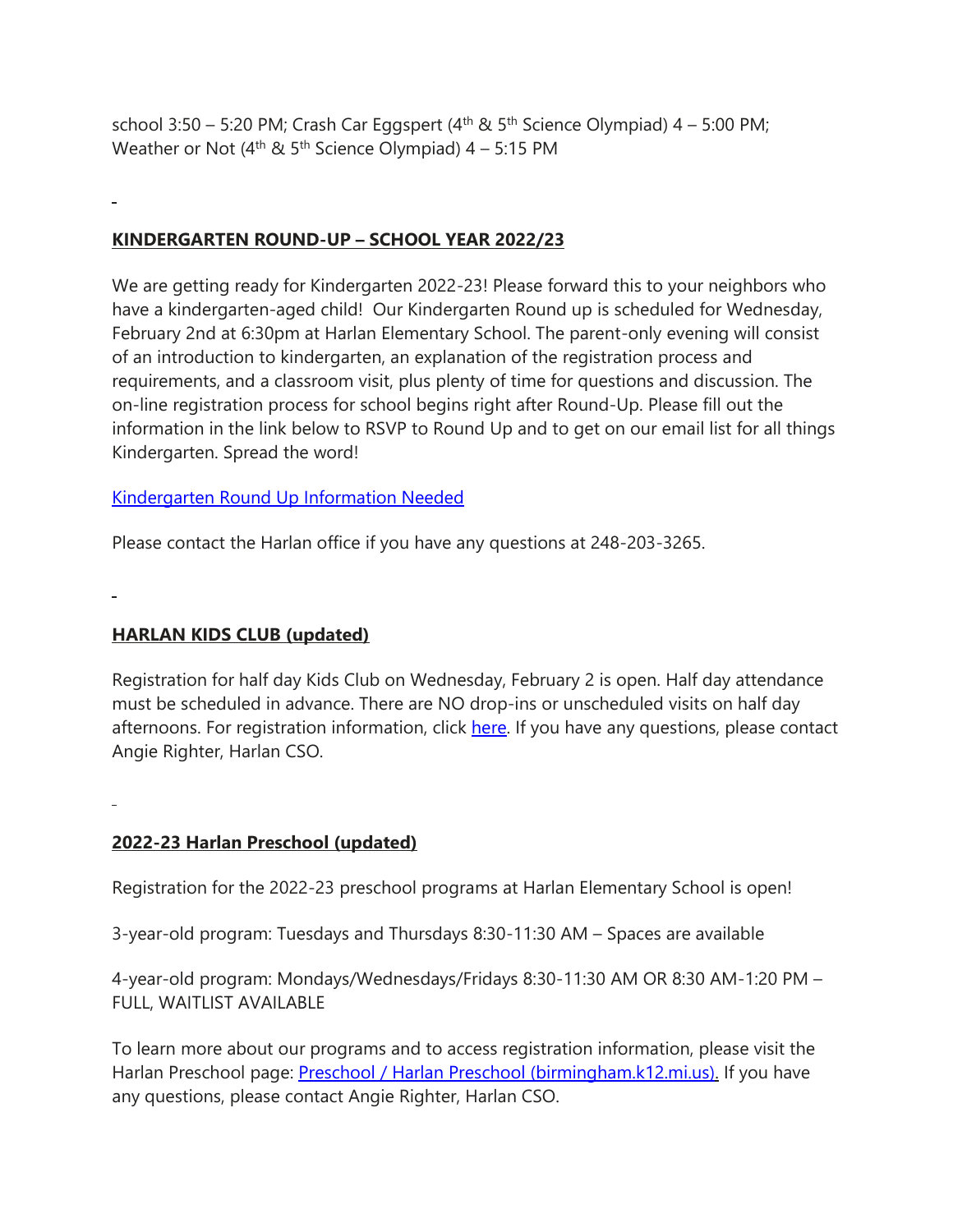### **LOST & FOUND (repeat)**

The lost and found at Harlan is overflowing! If your child(ren) are missing items, you are invited to come look at the lost and found at school to try to identify them. At this time, it is in our vestibule that is accessible from 8 AM to 3 PM with code 6954# except on Thursdays until 7 PM. If items are not picked up by February  $4<sup>th</sup>$ , they will be donated.

### **THE LIBRARY CONNECTION - NEW**

Due dates are coming up! Please read closely.

### **World Read Aloud Day**

World Read Aloud Day is 2/2/22. Consider taking some time as a family to read some books together aloud!

#### **Bagel Passes for Sale**

Bagel Passes can be purchased for \$12 for Friday Bagel Days beginning after winter break! **[Click](https://drive.google.com/file/d/12cGMCSHgEAzpDVc_OrXJM0N-IkjcEVRw/view?usp=sharing) here for flyer**.

#### **Battle of the Books for 4th and 5th Graders**

- Team Registration opens February 7-25 at [https://www.baldwinlib.org/battle-of-the](https://www.baldwinlib.org/battle-of-the-books/)[books/](https://www.baldwinlib.org/battle-of-the-books/)
- NEW!!! Q&A Informational Meeting about the virtual format, rules for Battle, what to expect on Battle day, ways to practice, tips for coaching, etc. All coaches, potential coaches, parents and students are encouraged to attend. Zoom link will be sent via email the day of the meeting. **February 3rd at 7:00 PM.**
- **Battle Book Talks and Informational Meetings -** Help your team prepare for Battle of the Books by joining our virtual trivia sessions. Librarians will ask a multitude of questions about the books so you can test your knowledge! These are completely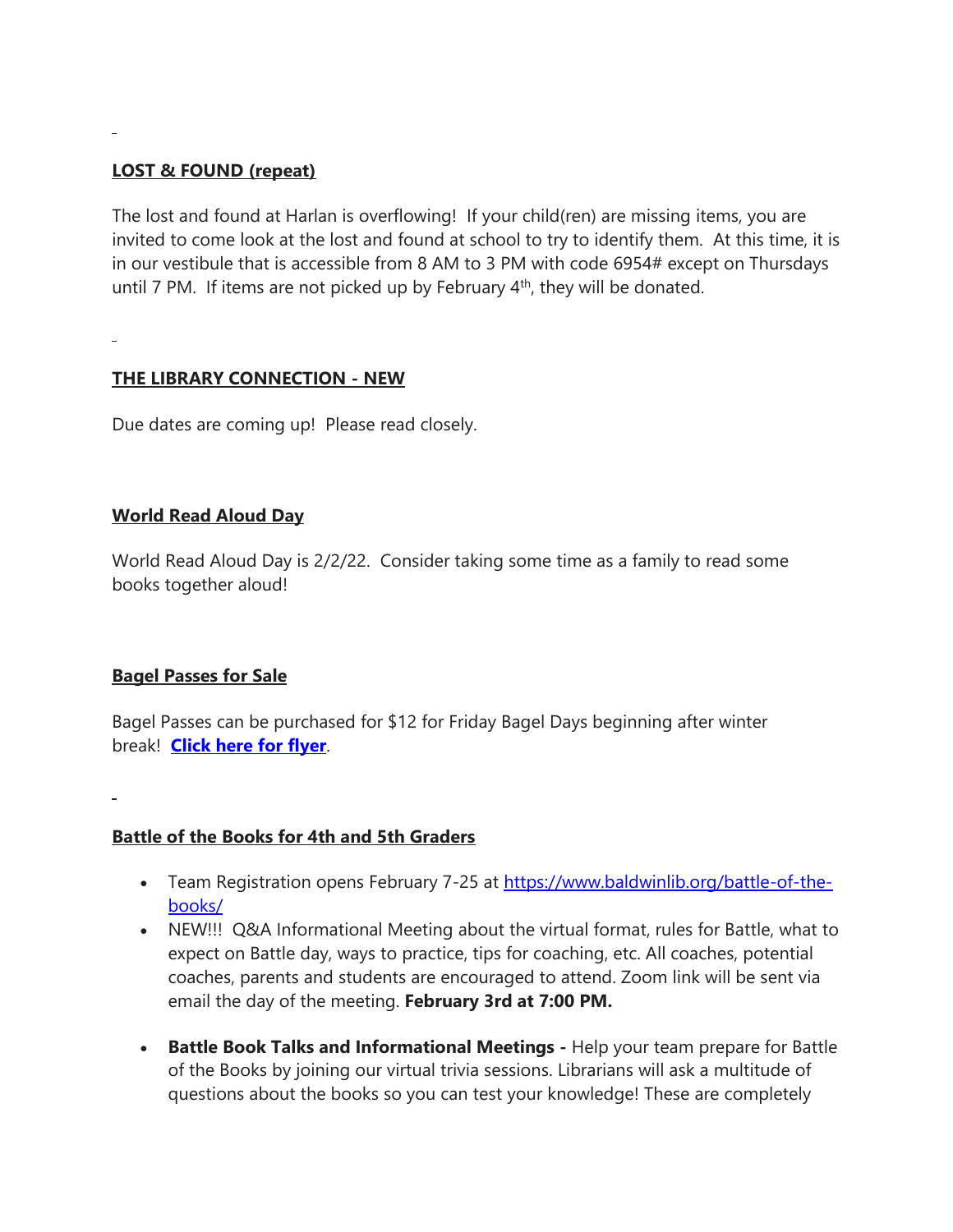optional. Zoom link will be emailed the day of the program. Click the links below for further details.

- o The Total [Eclipse](https://events.getlocalhop.com/battle-book-talk-the-total-eclipse-of-nestor-lopez/event/hmZEtOgSs9/) of Nestor Lopez: Tuesday, February 1 at 7:00 p.m.
- o [Glitch:](https://events.getlocalhop.com/battle-book-talk-glitch/event/1nD7cfKAZw/) Monday, February 7 at 7:00 p.m.
- o A Wolf Called [Wander:](https://events.getlocalhop.com/battle-book-talk-a-wolf-called-wander/event/aRqVFcTMdE/) Wednesday, February 16 at 4:30 p.m.
- Last day for registration is 2/25/22.
- Battle Day! March 5th at 11:00 a.m.

## **School Store Opened**

- **School store is open on D days from 9 – 9:45 AM through the end of the school year.**
- **Items available are school supplies (i.e. pens, pencils, erasers, etc.) and some fun extras (i.e. posters, books, fidgets, etc.).**

Are you looking for ways to help the library, but you can't donate time during the day? Consider clicking [here](https://www.amazon.com/hz/wishlist/ls/O373QSPCS8QW?ref_=wl_share) to purchase items for our school store. Thank you in advance!

Are you looking for old information about the library? Find all the past newsletters here:

<https://www.birmingham.k12.mi.us/Page/11685>

**Kids heart challenge (repeat)**

It's time for the American Heart Association's Kids Heart Challenge™! As a Kids Heart Challenge Heart Hero, your student will meet kids with special hearts and raise funds for the health of all hearts. They'll also get moving with fun activities, learn about keeping their hearts and brains healthy and feel great for helping others. Join today! Not only will you be helping fight heart disease and stroke (the No. 1 and No. 2 killers worldwide), but participants can earn fun thank-you gifts AND earn PE equipment for their school! Click [here](https://drive.google.com/file/d/1I0yU9vChgnfBRzFYbenkWffLudQoJvYy/view?usp=sharing) for the parent letter and more details.

## **NOON SUPERVISORS NEEDED (repeat)**

Harlan is in need of a few good people to be Noon Supervisors. Noon Supervisors are an essential part of every school day. Noon Supervisors support students in the lunchroom and monitor them at recess. The shifts will be 3 hours every full day of school. It is a paid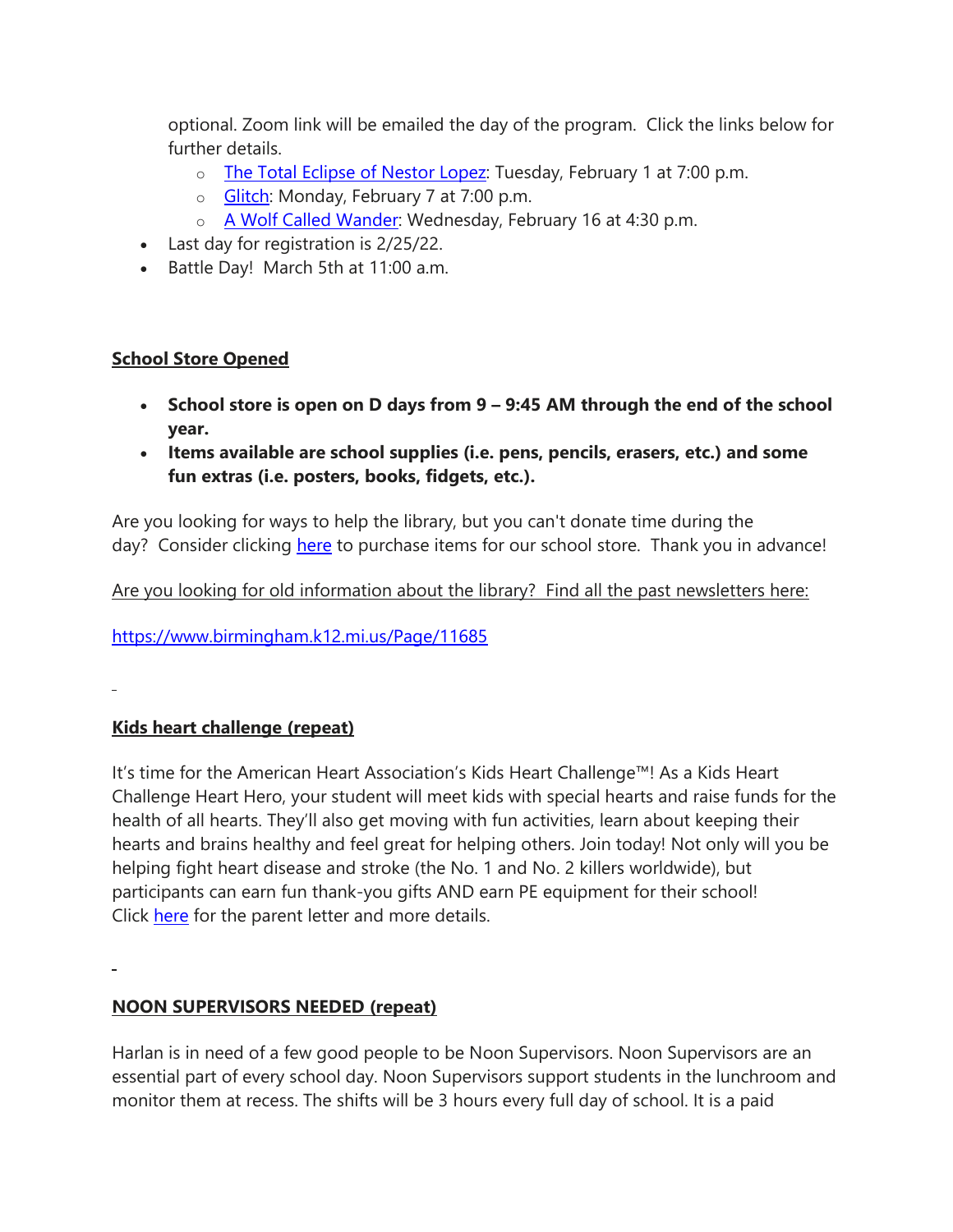position. If you are interested in helping support our Harlan Huskies to make each day an amazing day or if you have questions about the position, please send an email to Jennifer Szura at [jszura@birmingham.k12.mi.us.](mailto:jszura@birmingham.k12.mi.us)

#### **GLEE CLUB REGISTRATION (repeat)**

It's Glee Club registration time! All interested families should see the link below to register for the afternoon session. The morning session is full.

[https://docs.google.com/presentation/d/1oEWW36zPSYMGUvaDil3nYUVWM1VNrtMdWOG](https://docs.google.com/presentation/d/1oEWW36zPSYMGUvaDil3nYUVWM1VNrtMdWOGu_OOatxE/edit?usp=sharing) [u\\_OOatxE/edit?usp=sharing](https://docs.google.com/presentation/d/1oEWW36zPSYMGUvaDil3nYUVWM1VNrtMdWOGu_OOatxE/edit?usp=sharing)

#### *HARLAN PTA NEWS*

#### **CELEBRATING 2's DAY**

Mark your calendar for 2-2-22 when we will celebrate 2's Day! Our staff has a lot of fun planned for our Huskies and we have decided to add in a spirit day. Wear your ties, tutus, tennis shoes, or all of them to celebrate this day! Click [here](https://drive.google.com/file/d/1y90b-i6dj-gdYid92JydwCBA9IAXytZv/view?usp=sharing) to see the flyer.

#### **Family Game Night - February 11th**

We are hard at work looking at an online game of Family Feud for our February Family Fun Night! We are hoping to poll our very own Huskies so the answers come straight from them! Mark your calendars for a fun night at home with your family and Harlan Community!

#### **Zoom Link:**

<https://us02web.zoom.us/j/82104906458?pwd=RWNvaE9DVm9rL3UrMVQvYkRodmVLdz09>

Meeting ID: 821 0490 6458 Passcode: harlan

**Valentine's Love DONUT Making kits (repeat)**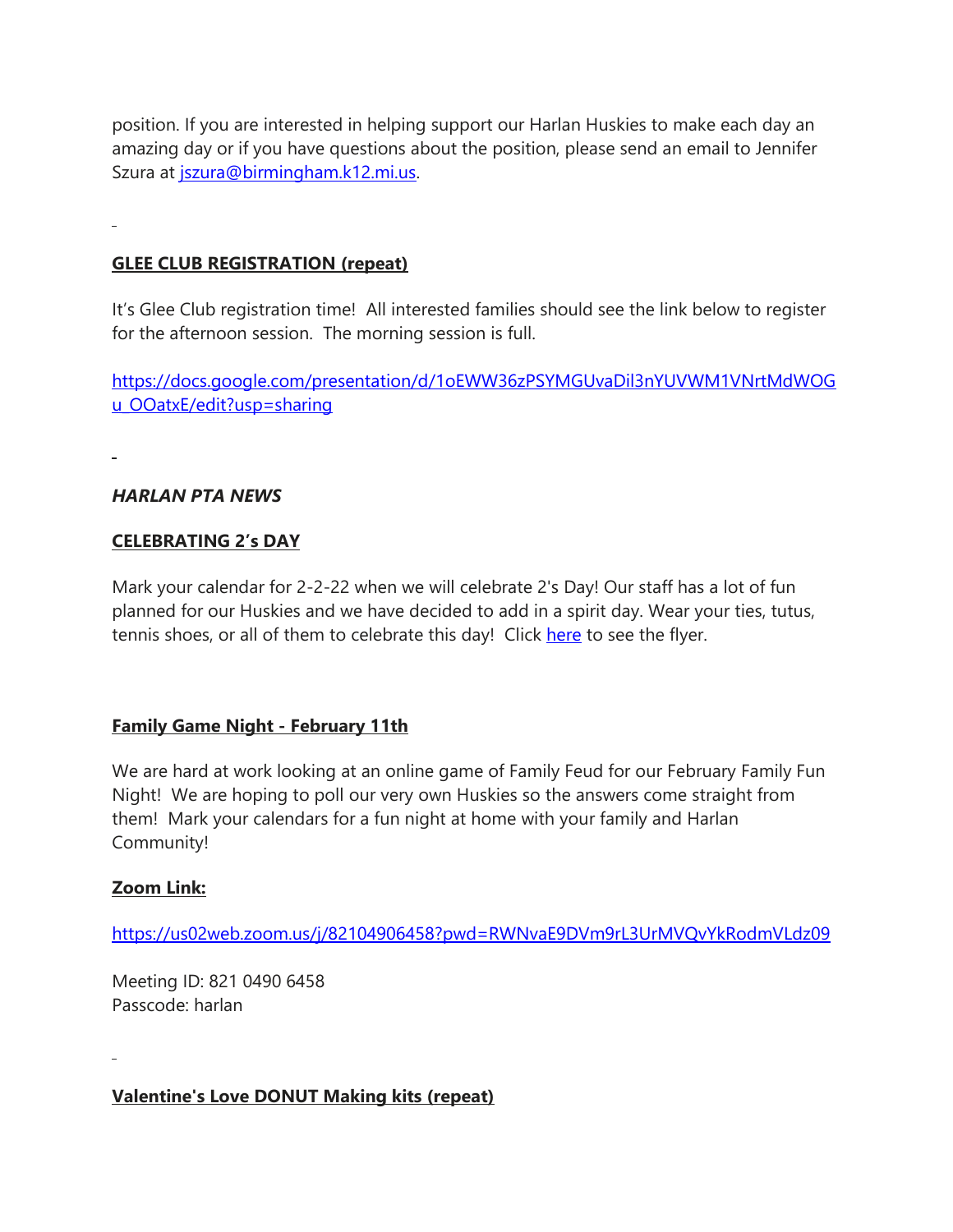Looking for a fun activity for your kids to celebrate Valentine's Day? We are excited to partner with Duck Donuts to offer families DIY LOVE donut kits. Each kit comes with donuts, glaze, sprinkles and some fun Valentine's candies so families can have some donut decorating fun at home! This kit comes in a 4-pack (\$10) or 8-pack option (\$20). All orders must be received by Thursday, February 10th. Kits will then be delivered directly to your child's classroom on Valentine's Day (Monday, February 14th). Click [here](https://drive.google.com/file/d/1_T_9bR4xvK3b7HSZlyNTNKKRqqbjV_lr/view?usp=sharing) to see the flyer.

### **YEARBook photos Wanted (repeat)**

Have photos from this school year? The yearbook committee is looking for any and all photos to make sure everyone gets a chance to be in it. Please use the links below to add photos to be considered for the yearbook. Click [here](https://drive.google.com/file/d/1Q3MPUw-VhUZMduFlxuaOaKGSDA3lq1db/view?usp=sharing) to see the photo at school for the Build-A-Husky event.

First Day of School Yearbook Photos: <https://photos.app.goo.gl/APocDX7ACRBMBjFx5>

Walk to School/Get Fit Day: <https://photos.app.goo.gl/VqpCTfNUfYGynRRK7>

Cub Scout Yearbook Photos: <https://photos.app.goo.gl/EpuHHhBuuReYgcgq7>

Girl Scouts: <https://photos.app.goo.gl/kwQzR2NGzGUudtWQ8>

Spirit Week: <https://photos.app.goo.gl/a1UkzBT3ycnAo3Mw9>

Pre-School: <https://photos.app.goo.gl/YsyPDbLa7fcGgjBaA>

Kindergarten: <https://photos.app.goo.gl/bxQxdBuAnuQ2EaAb9>

First Grade: <https://photos.app.goo.gl/idjE6j4QLw2FrB5e8>

Second Grade: <https://photos.app.goo.gl/a97qxkMwVv3maMnbA>

Third Grade: <https://photos.app.goo.gl/3ygh2jWYpY2qyXb59>

Fourth Grade: <https://photos.app.goo.gl/mKxLVSJ5BCxpR3oz8>

Fifth Grade: <https://photos.app.goo.gl/wLkif74wfifgCZb69>

Glee Club: <https://photos.app.goo.gl/mntSjc3qxpZ55eeK6>

Math Pentathlon: <https://photos.app.goo.gl/gTaLc1WC7ziaB9Mm7>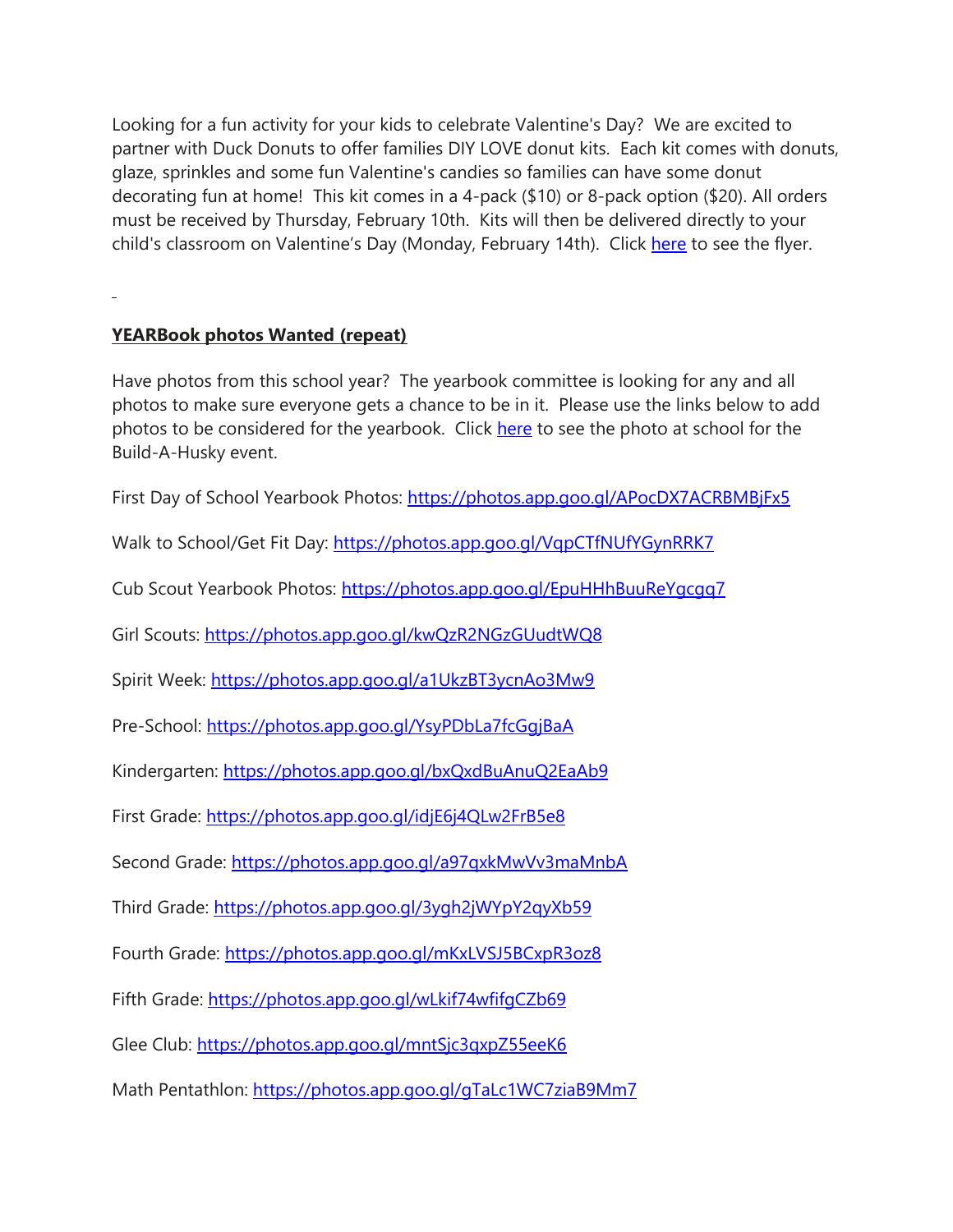Robotics: <https://photos.app.goo.gl/Zfmo3sZQZQwLLqkb9>

Ski Club: <https://photos.app.goo.gl/3jskiNHJugK7sp5H6>

Art: <https://photos.app.goo.gl/Vphn8f7fxZpa6Mhc6>

Gym: <https://photos.app.goo.gl/R63cvJuSghx8bF6K9>

Spanish: <https://photos.app.goo.gl/2yWs9C7XUEXX6zkk7>

Library: <https://photos.app.goo.gl/FyQEH3RotGiozgQN6>

Music: <https://photos.app.goo.gl/2F78nR1hjnwb4r9N9>

Family Fun Nights (Trivia, Build a Husky, Masked Reader etc): <https://photos.app.goo.gl/yaerc3wy8AcHfJSM8>

# **5th Grade Memory Book Content Due (repeat)**

The PTA is hard at work designing the keepsake book that is gifted to all 5th graders filled with memories of their years at Harlan.

We need each parent to send the following:

- Baby photo of your child
- Kindergarten photo of your child age 5
- 5th grade recent photo
- 2-3 group photos from K-5th labeled with the year (field trips, class parties, scouts playdates, etc.)
- Letter to your child from parents and/or guardians about the event of completing elementary

Your child will have his/her own page included in this keepsake. A survey will be completed by each student in the upcoming weeks for inclusion.

Send all images (high-res) and letters to: [harlanmemorybook5@gmail.com](mailto:harlanmemorybook5@gmail.com) by January 31st.

## **Harlan PTA Executive Board & Committee Leads Needed for 2022-2023 (repeat)**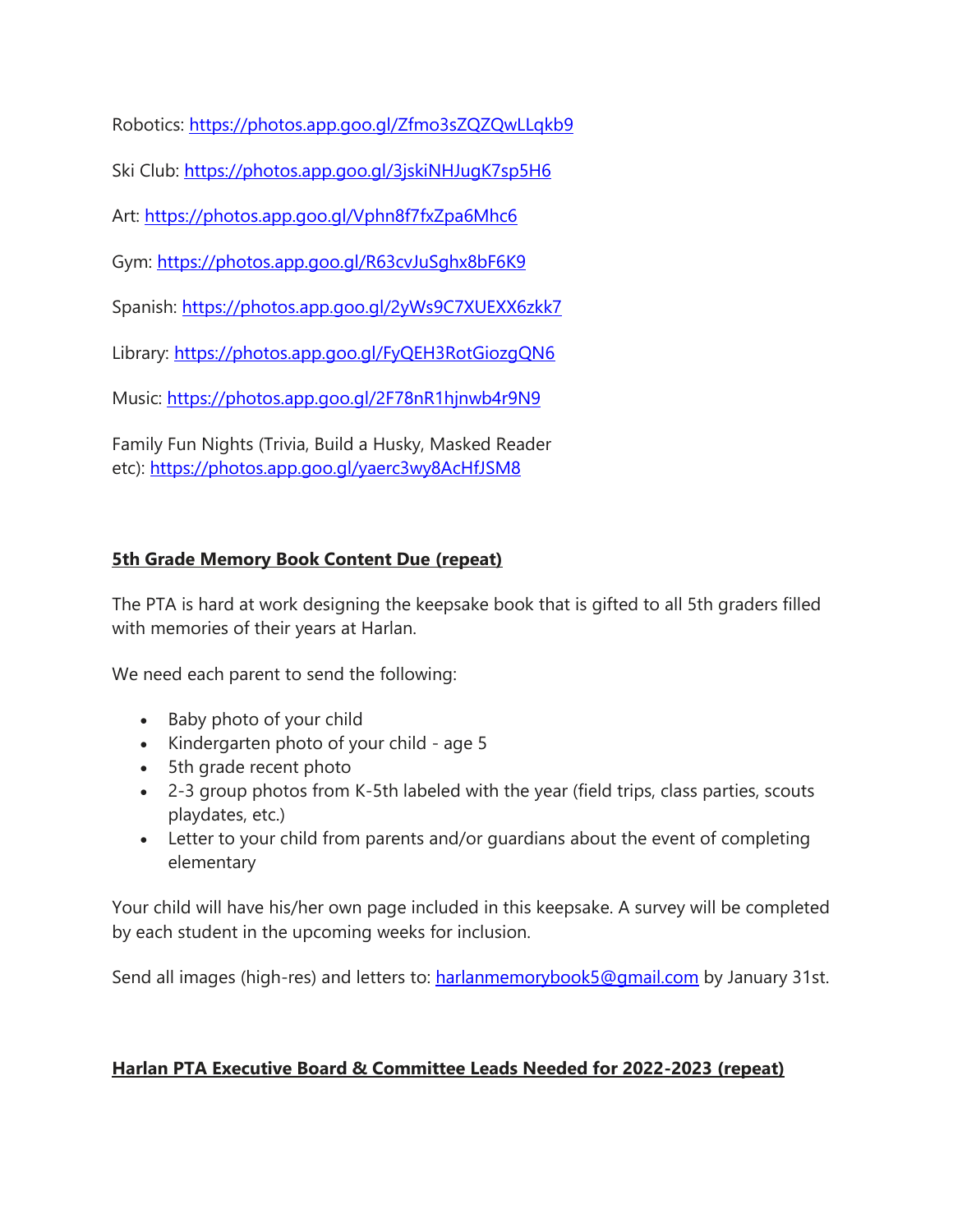As we look ahead to the 2022-2023 school year, we need parents for various committees and for our PTA Executive Board. All of the amazing events are not possible without parent volunteers. If you are interested in hearing about the amazing opportunities to be more involved, please reach out to [harlanhuskiespta@gmail.com.](mailto:harlanhuskiespta@gmail.com)

#### **The Masked Reader is Coming March 11th (repeat)**

We are planning a repeat of last year's highly successful Masked Reader event and moving it to coincide with "March is Reading Month"! We need a few parents who can help facilitate the planning on the backend to make this a success. If you would like to be a part of this awesome event, please email [harlanhuskiespts@gmail.com.](mailto:harlanhuskiespts@gmail.com)

**Upcoming Events:**

- Feb 2 Half Day
- Feb 2 100th day of School.
- Feb 2 2's Day! 2.2.22 Fun Day Plans Coming Soon
- Feb 9 February PTA Meeting (Special Guest: Superintendent Dr. Roberson)
- Feb 11 Family Fun: TBD
- Feb 14 Valentine's Day Class Celebrations

Feb 17 - Popcorn Day

- Feb 21-25 Mid-Winter Break
- March 11 Family Fun: Masked Reader

## **Mark your Calendars:**

May 20-21 - Harlan's 1st Annual Color Run Community Event

For more information click here to see the January [Newsletter.](https://drive.google.com/file/d/1jRsbb4fcJ0T6792c7yWHkafSWiyYasJ4/view?usp=sharing)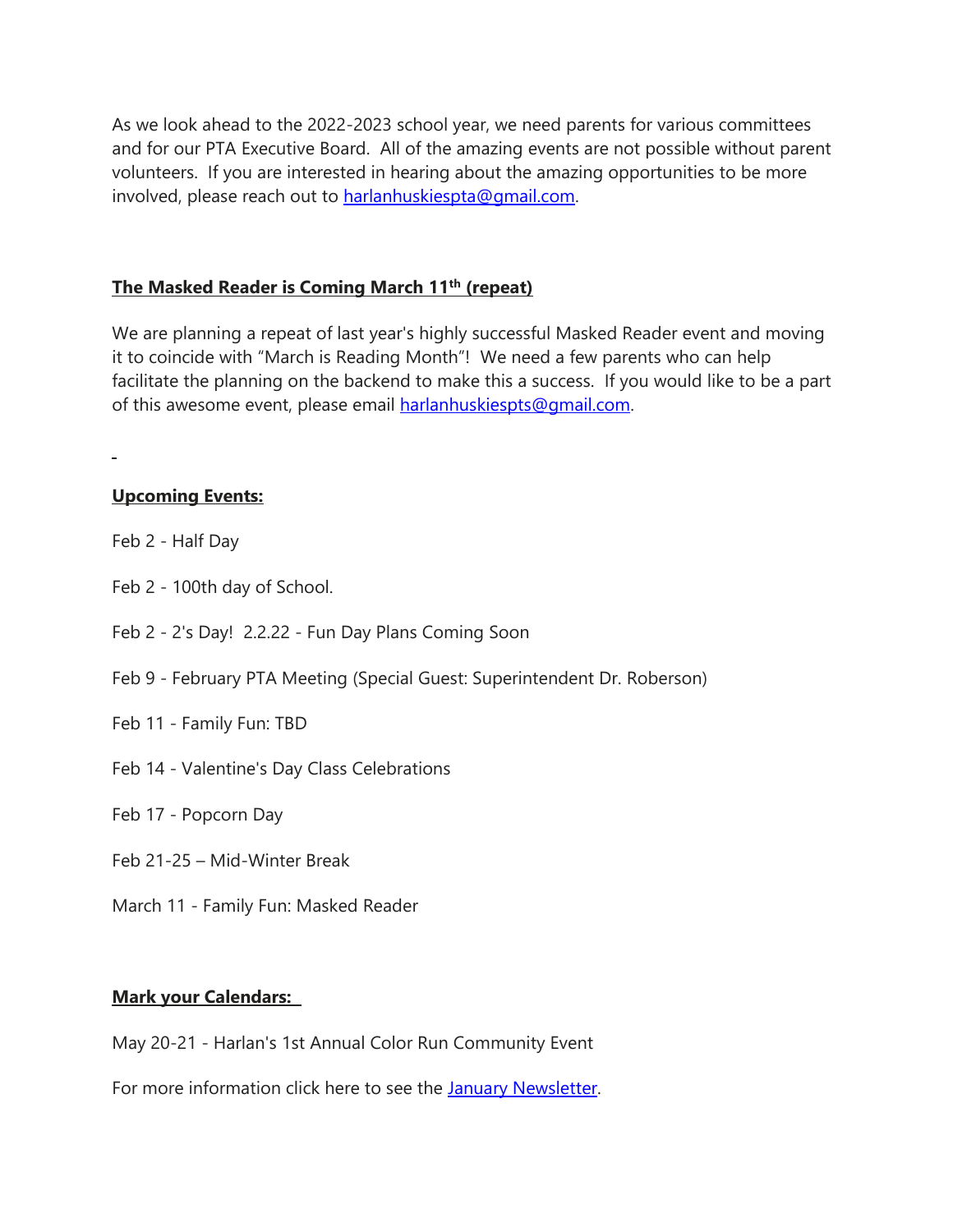### *DISTRICT NEWS*

#### **SOS Personal Products Drive**

Schools Offer Support is collecting personal products to help families in our district. A collection bin will be in the Harlan vestibule January 31-February 8. Please consider donating any of the following items:

- Shampoo
- Deodorant
- Toothbrush
- Toothpaste
- Shaving cream
- Hair conditioner
- Mouth wash

Thank you for your support!

#### **BBSC Soccer Announcement**

After a successful return last fall, BBSC soccer will be returning to league play this spring. Registration is open on our website: <https://www.bbscsoccer.com/register>

We offer soccer games for Kindergarten through 8 grade from Saturday, April 23 - Sunday, June 12 and also a Sparks Tot program from Saturday, May 7 - Saturday, Jun 11. This is a play-based soccer skills class for kids from 3 years old to those heading to kindergarten next fall. For all the latest news and info follow us @bbscsoccer on Facebook and Instagram. We're excited to see new and familiar faces on the soccer field soon!

#### **BPS STARS OF TOMORROW (repeat)**

Calling all singers, dancers, musicians and special talents! Students and staff of BPS are invited to submit a video showing off their talents to the BEF for their upcoming **"BPS Stars of Tomorrow"** event which will be broadcast on **Thursday, March 10th at 7 pm.** Winners will be awarded a \$200 Visa gift card for themselves as well as a \$1000 grant for their school. For more information click [here.](https://drive.google.com/file/d/190GgT_llvRXPPRxu8oVCRuDALZglXY7u/view?usp=sharing)

## **FRIENDS of Different Learners (repeat)**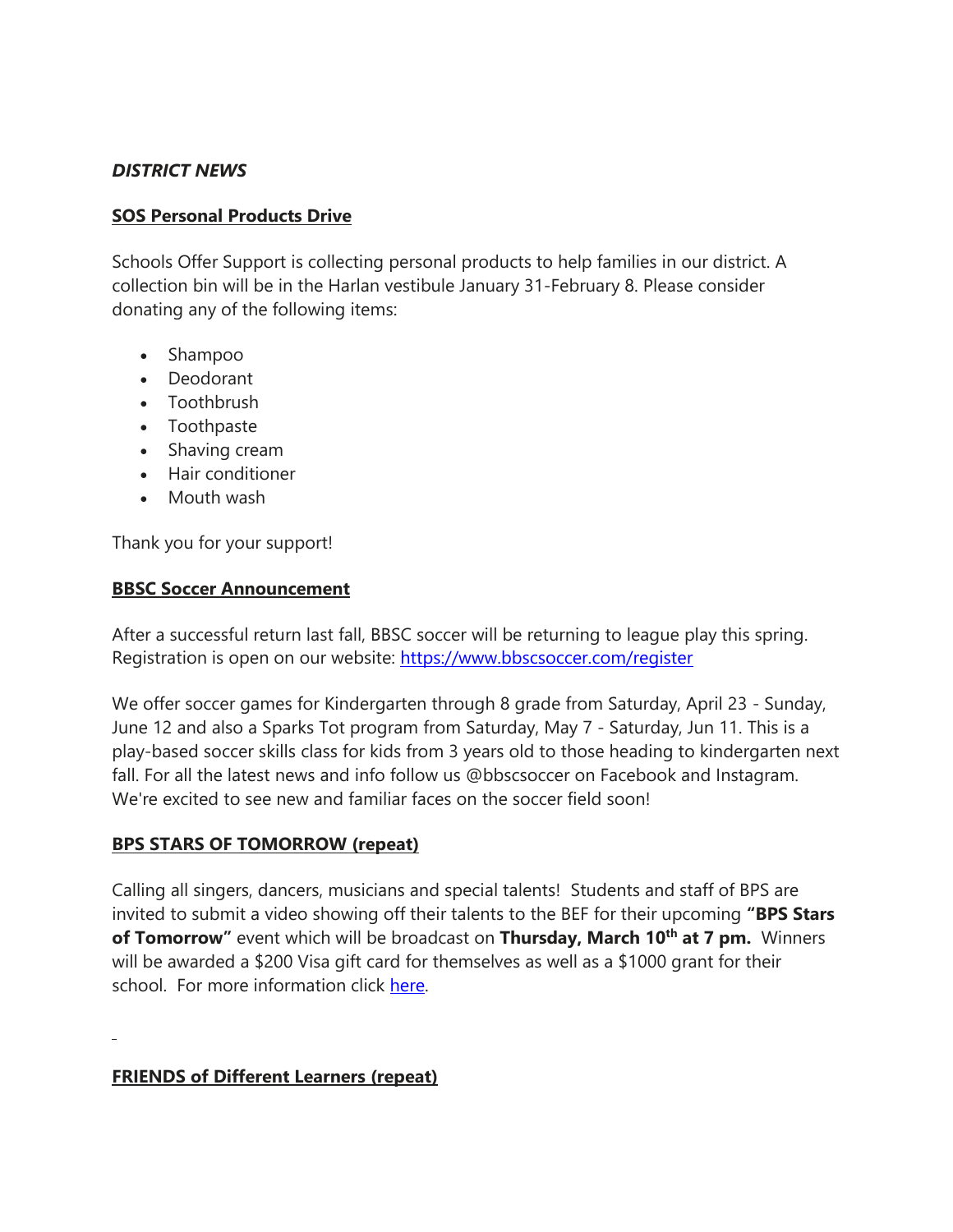Join us virtually on February 3rd at 7PM where academic coach, school advocate, and parent trainer Brenda Mann MA ED will be discussing **ADHD, Executive Function, and Homework**. More details in the meeting [flyer.](https://drive.google.com/file/d/1t3VPjWuAjBRjqD-BkWTc4bCSWLQlGp-u/view?usp=sharing)

Zoom Link:

## **<https://us02web.zoom.us/j/88620338016>**

# **Birmingham Youth Assistance (BYA) Nominations (repeat)**

Birmingham Youth Assistance seeks to honor any student in grades 6 through 12 who lives or is educated within the geographic boundaries of the Birmingham Public School district and has demonstrated a strong commitment to community service during the past twelve months. Students nominated for this program will be honored at a reception, receive commendations from national, state, and local government officials, and possibly receive a financial award. Visit <https://www.birminghamyouthassistance.org/youth-in-service> for more details. All submissions must be received by **Thursday, February 17**. Students are responsible for following up with the nominator and ensuring that both forms are submitted by the deadline. See this [link](https://drive.google.com/file/d/1pOGSmalP7uO09COWgsUOxyrjWCTBc76v/view?usp=sharing) for the flyer.

## **ATTENTION FUTURE SEAHOLM MAPLE MOTION DANCERS (repeat)**

The Maple Motion Dance Team will hold a Dance Clinic on Thursday, February 17th, 2022. Join the dancers for an afternoon to learn a dance routine and perform in between the JV and Varsity Women's Basketball games. Cost is \$50 and is open to boys and girls in K-8th grades. Cost includes dance instruction and performance, dinner, snacks, T-Shirt, gifts and non-stop fun! Drop off is 4:00pm at the Seaholm High School main entrance, 2436 W. Lincoln in Birmingham. The performance will take place at approximately 6:30pm in the Seaholm gym. **Deadline to register is February 3rd .**

Visit[:http://seaholmmaplemotiondance.weebly.com/dance-clinics.html](http://seaholmmaplemotiondance.weebly.com/dance-clinics.html) for a registration form or email: [MAMODanceClinic@gmail.com](mailto:MAMODanceClinic@gmail.com) with questions.

## **Birmingham Girls Softball – Registration Now Open (repeat)**

Birmingham Girls Softball returns for its 23<sup>rd</sup> season! BGS is southeast Oakland County's largest girls recreational softball league with over 300 players. Online registration is now open at [www.birminghamsoftball.com.](http://www.birminghamsoftball.com/) Birmingham Girls Softball is a community-based,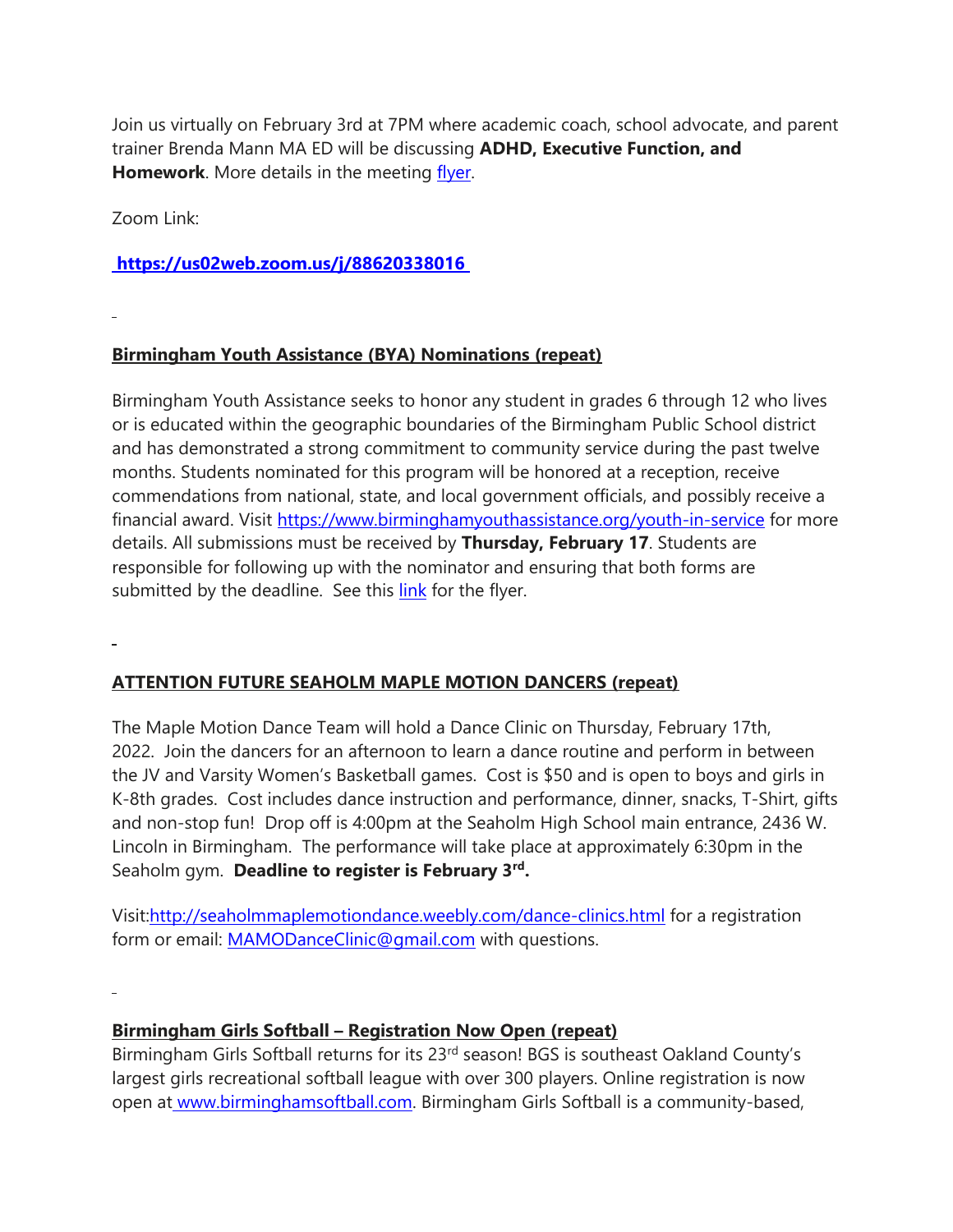non-profit organization providing girls ages 6 to 14 the opportunity to play organized recreational softball. The group is dedicated to teaching young ladies the fundamentals of softball in a safe and fun environment with teamwork and good sportsmanship being their top priorities. BGS is open to all girls interested in playing softball for the first time and those with prior experience looking to build on and develop the skills needed to play the game for years to come. All that BGS requires is a positive attitude and a willingness to learn. For questions, please email Jeff Weber at [jweb666@me.com.](mailto:jweb666@me.com)

#### **SCHOOL LUnches (repeat)**

In case there is confusion on how the free lunch works this school year, here is the breakdown of what it includes and when a charge is made to a student account:

One complete lunch includes milk, entrée, and fruit/vegetable. There is no charge as long as all of those items are taken.

If a student has a second entrée, the student's account will be charged \$1.50. If a students want an individual serving of only one item, here is the breakdown of charges for it:

Milk - \$0.50 Fruit - \$0.50 Vegetables - \$0.50 Juice - \$0.50

Water - \$0.50

Invoices for negative balance are sent home every Friday through the communication folder from the teacher. Charges can be viewed at all times through [www.sendmoneytoschool.com](http://www.sendmoneytoschool.com/) and the office can be contacted if you need assistance with setting up your account.

## **Allergy Alert (repeat)**

BPS takes all food allergies seriously, however, with the nationwide food supply chain issues it is not guaranteed that the menu items listed will be served that day. Unfortunately this means that fast changes does not allow for Chartwells to change to food items that may or